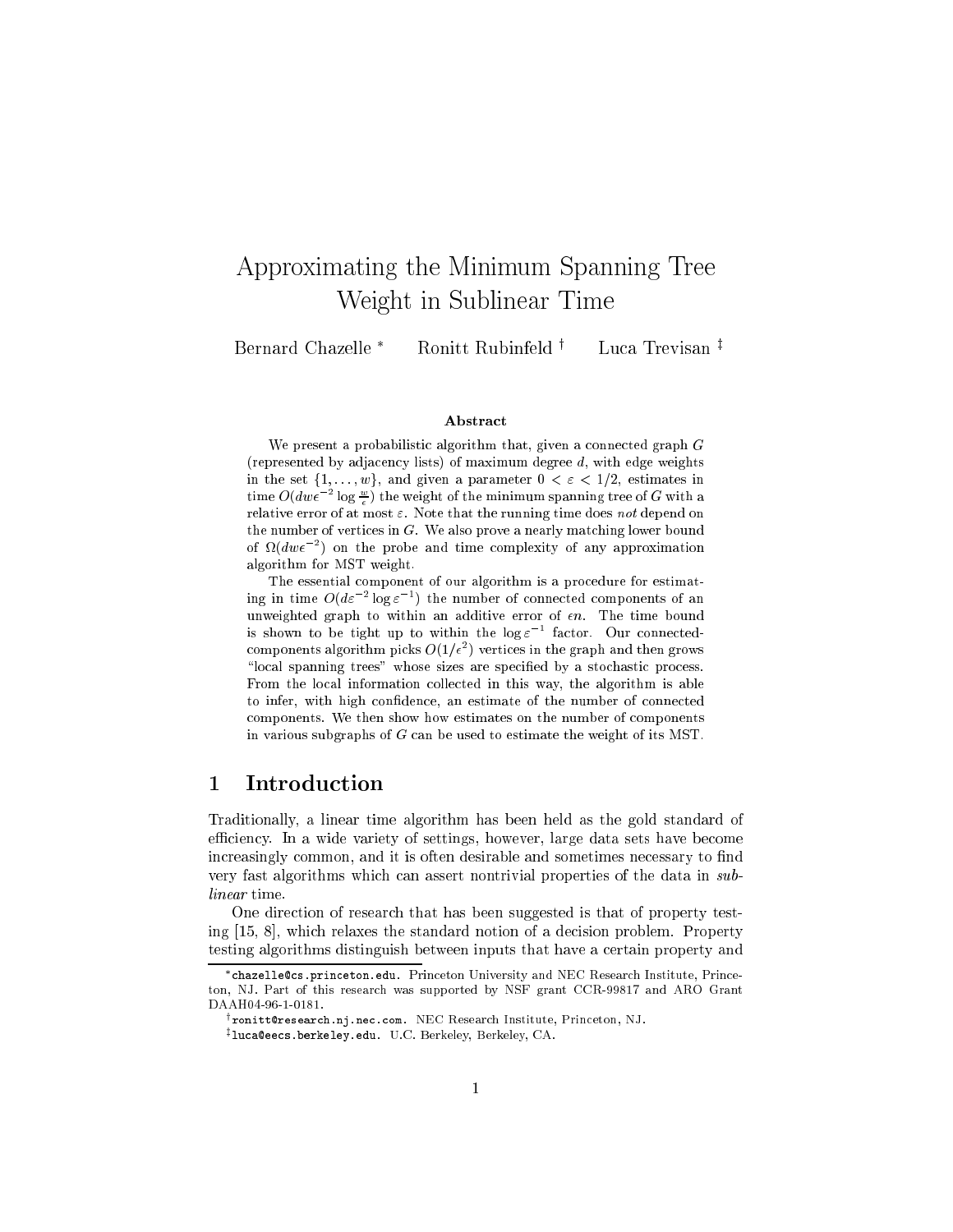those that are far (in terms of Hamming distan
e, or some other natural distance) from having the property. Sublinear and even constant time algorithms have been designed for testing various algebraic and combinatorial properties (see  $[14]$  for a survey). Property testing can be viewed as a natural type of approximation problem and, in fa
t, many of the property testers have led to very fast, even constant time, approximation schemes for the associated problem (cf.  $[8, 6, 7, 1]$ . For example, one can approximate the value of a maximum cut in a dense graph in time  $2^{\mathcal{O}(\epsilon_1-\log 1/\epsilon)}$ , with relative error at most  $\epsilon$ , by looking at only  $O(\epsilon^{-7} \log 1/\epsilon)$  locations in the adjacency matrix [8]. Note that typically su
h s
hemes approximate the value of the optimal solution, here the size of a maxcut, without computing the structure that achieves it, i.e., the actual cut. Sometimes, however, a solution can also be constructed in linear or near-linear time.

In this paper, we consider the problem of finding the weight of the minimum spanning tree (MST) of a graph. Finding the MST of a graph has a long and interesting history  $[3, 10, 12]$ . Currently the best known deterministic algorithm of Chazelle [2] runs in  $O(m\alpha(m, n))$  time, where n (resp. m) is the number of vertices (resp. edges) and  $\alpha$  is inverse-Ackermann, and the randomized algorithm of Karger, Klein and Tarjan [11] runs in linear expected time (see also  $[5, 13]$  for alternative models).

In this paper, we show that there are conditions under which it is possible to approximate the weight of the MST of a onne
ted graph in time sublinear in the number of edges. We give an algorithm whi
h approximates the MST of a graph G to within a multiplicative factor of  $1 + \epsilon$  and runs in time  $O(dw\epsilon^{-2} \log \frac{w}{\epsilon})$  for any G with max degree d and edge weights in the set  $\{1, \ldots, w\}$ . The relative error  $\varepsilon$   $(0 < \varepsilon < 1/2)$  is specified as an input parameter. Note that if d and  $\varepsilon$ are onstant and the ratios of the edge weights are bounded, then the algorithm runs in constant time. We also extend our algorithm to the case where  $G$  has nonintegral weights in the range  $[1, w]$ , achieving a comparable runtime with a somewhat worse dependence on  $\epsilon$ .

Our algorithm considers several auxiliary graphs: If  $G$  is the weighted graph, let us denote by  $G^{(i)}$  the subgraph of G that contains only edges of weight at most *i*. We estimate the number of connected components in each  $G^{(i)}$ . To do so, we sample uniformly at random  $O(1/\epsilon^2)$  vertices in  $G^{(i)}$ , and then estimate the size of the component that contains each sampled vertex by constructing "local trees" of some appropriate size defined by a random process. Based on information about these lo
al trees, we an produ
e a good approximation for the weight of the MST of G. Our algorithm for estimating the number of connected components in a graph runs in time  $O(d\varepsilon^{-2} \log \varepsilon^{-1})$  and produces an estimate that is within an additive error of  $\epsilon n$  of the true count. The method is based on a similar principle as the property tester for graph connectivity given by Goldreich and Ron [9].

We give a lower bound of  $\Omega(dw/\epsilon^2)$  on the time complexity of any algorithm which approximates the MST weight. In order to prove the lower bound, we give two distributions on weighted graphs, where the support set of one distribution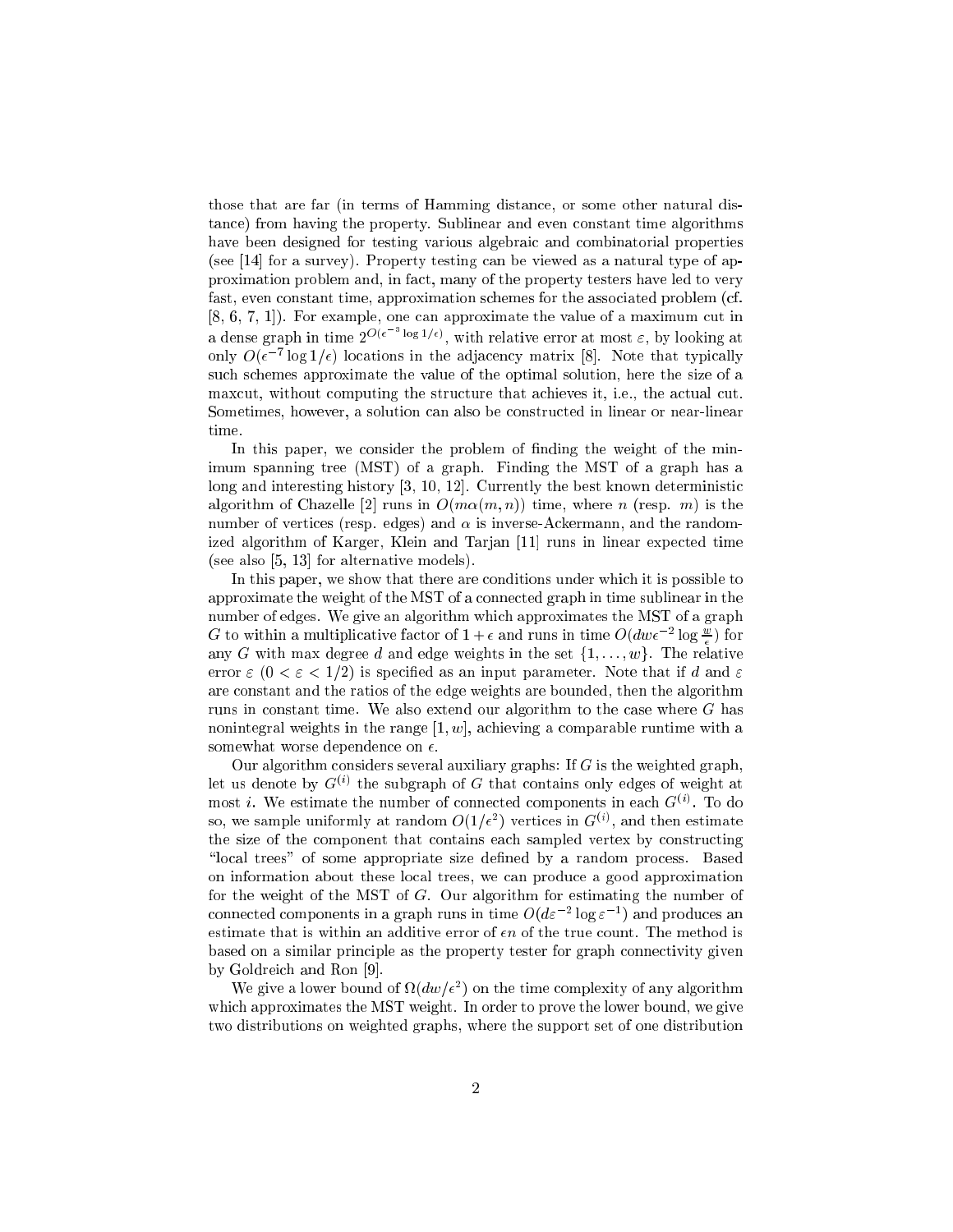contains graphs with MST weight at least  $1 + \epsilon$  times the MST weight of the graphs in the support of the other distribution. We show that any algorithm that reads  $o(dw/\epsilon^2)$  weights from the input graph is unlikely to distinguish between graphs from the two distributions. We also prove a lower bound of  $O(d/\varepsilon^2)$ on the running time of any approximation algorithm for counting connected omponents.

### $\overline{2}$ Estimating the Number of Connected Components

We begin with the problem of estimating the number of components in an arbitrary graph G. We present an algorithm whi
h gives an additive estimate of the number of components in G to within  $\epsilon n$  in  $O(d\epsilon^{-2} \log \epsilon^{-1})$  time, for any  $0 < \varepsilon < 1/2$ . We later show how to use the ideas from our algorithm to aid in estimating the weight of the MST of a graph.

Let c be the number of connected components in  $G$ . Let  $n_u$  be the number of verti
es in <sup>u</sup>'s omponent in G. Our algorithm is built around a simple observation:

**Fact 1** Given a graph with vertex set V, for every connected component  $I \subseteq V$ ,  $u \in I_{nu}$  = 1 and  $\sum_{u \in V} \frac{1}{n_u} = c$ .

Our strategy is to estimate c by approximating each summand  $1/n_u$ . Computing  $n_u$  directly can take linear time, so we construct an estimator of the quantity  $1/n_u$  that has the same expected value. We approximate the number of onne
ted omponents via the algorithm given in Figure 1. The parameter W is a threshold value, which is set to  $2/\varepsilon$  for counting connected components and somewhat higher for its use in MST weight estimation.

In the algorithm, doubling the number of vertices does not include duplicate visits to the same vertices; in other words, at each step the number of new vertices visited is supposed to match the number of vertices already visited. In our terminology, the first step of the BFS (shorthand for breadth first search) involves the visit of the single vertex  $u_i$ . We now bound the expectation and variance of the estimator  $\beta_i$  for a fixed i. If the BFS from  $u_i$  completes, the number of coin flips associated with it is  $\lceil \log n_{u_i} \rceil$  and the number of distinct vertices visited is  $n_{u_i}$ . Let S denote the set of vertices in components of size  $\langle W_{\cdot}\rangle$  If  $u_i \notin S$ , then  $\beta_i = 0$ ; otherwise, it is  $2^{\lfloor \log n_{u_i} \rfloor}/n_{u_i}$  with probability  $2^{-|\log n_{u_i}|}$  and 0 otherwise. Since  $\beta_i < 2$ , the variance of  $\beta_i$  is:

$$
\mathop{\bf var} \beta_i \leq {\bf E} \, \beta_i^2 \leq 2 {\bf E} \, \beta_i = \frac{2}{n} \sum_{u \in S} \frac{1}{n_u} \leq \frac{2c}{n}.
$$

Then the variance of  $\hat{c}$  is bounded by

$$
\mathbf{var}\,\hat{c} = \mathbf{var}\left(\frac{n}{r}\sum_{i}\beta_{i}\right) = \frac{n^{2}}{r^{2}} \cdot r \cdot \mathbf{var}\,\beta_{i} \le \frac{2nc}{r}.\tag{1}
$$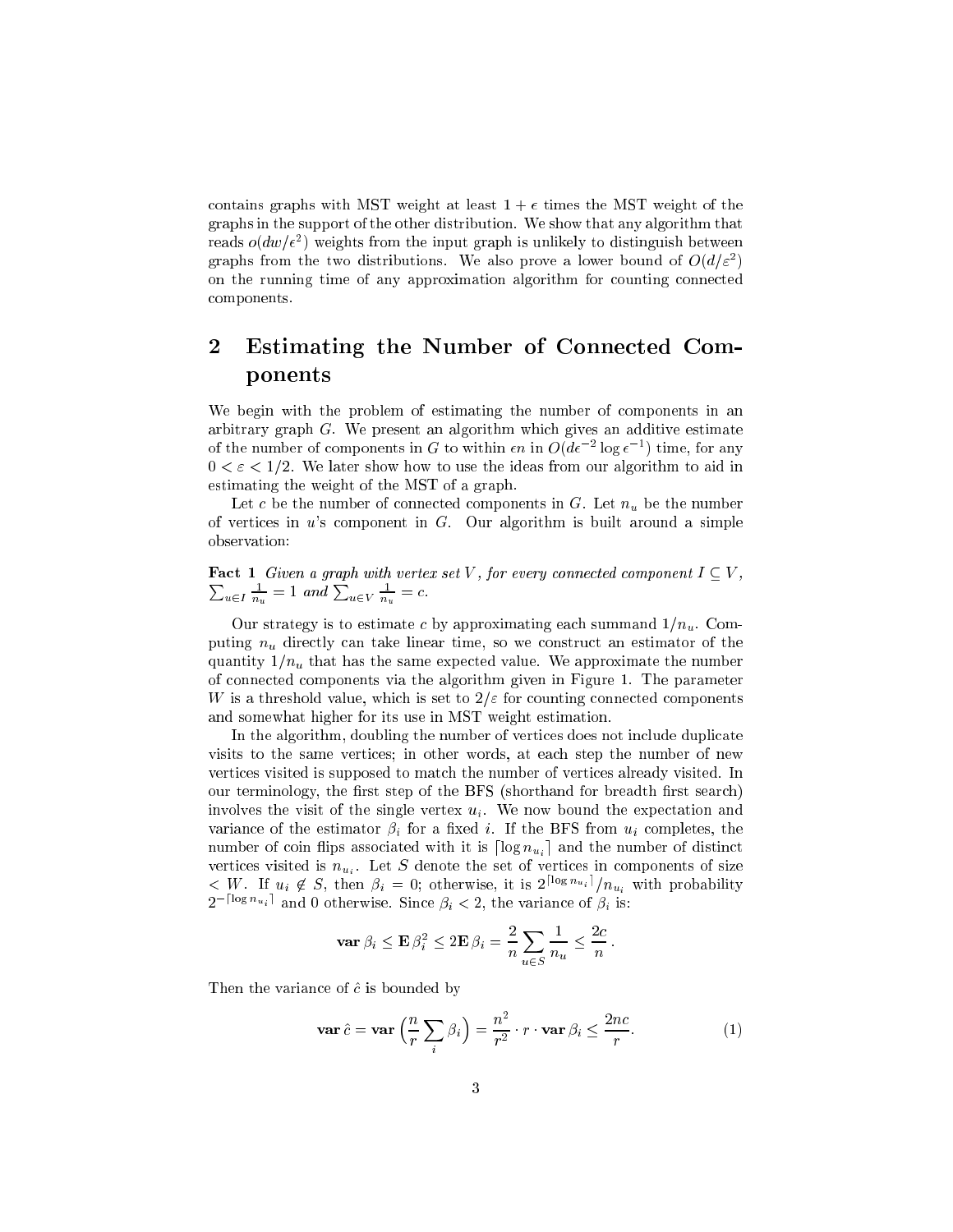approx-number-connected-components  $(G, \epsilon, W)$ uniformly choose  $r=O(1/\epsilon^2)$  vertices  $u_1,\ldots,u_r$ for each vertex  $u_i$ , set  $\beta_i = 0$ take the first step of a BFS from  $u_i$ (\*) flip <sup>a</sup> oin if heads and number of vertices visited in BFS  $<$   $W$ then resume BFS to double number of visited verti
es if this allows BFS to omplete then set  $\beta_i = 2^{\#coinflips}/\#vertices$  visited in BFS else go to (\*) output  $\hat{c} = \frac{n}{r}\sum_{i=1}^r \beta_i$ 

Figure 1: Estimating the number of connected components

Since the number of components with vertices not in S is at most  $n/W$ , we have that

$$
c - \frac{n}{W} \le \mathbf{E} \,\hat{c} = \sum_{u \in S} \frac{1}{n_u} \le c \,.
$$

If we set  $W = 2/\epsilon$ , then

$$
c - \frac{\epsilon n}{2} \le \mathbf{E} \,\hat{c} \le c \tag{2}
$$

and, by Chebyshev,

$$
\text{Prob}[\left|\hat{c} - \mathbf{E}\,\hat{c}\right| > \epsilon n/2] < \frac{\mathbf{var}\,\hat{c}}{(\epsilon n/2)^2} \le \frac{8c}{\epsilon^2 rn} \,. \tag{3}
$$

Choosing  $r = O(1/\epsilon^2)$  ensures that with constant probability arbitrarily close to 1, our estimate  $\hat{c}$  of the number of connected components deviates from the actual value by at most  $\epsilon n$ .

The expected number of vertices visited in a given execution of the "for loop" is  $O(\log W)$ , and each newly visited vertex incurs a cost of  $O(d)$ , so the algorithm runs in expected time  $O(d\epsilon^{-2} \log W)$ . For our setting of W, this is  $O(d\epsilon^{-2} \log \epsilon^{-1})$ . As stated, the algorithm's running time is randomized. However, one can get a deterministic running time bound by stopping the algorithm after  $C d \epsilon^{-2} \log \epsilon^{-1}$  steps and outputting 0 if the algorithm has not yet terminated. This event occurs with probability at most  $O(1/C)$ , which is a negligible addition to the error probability. Thus we have the following theorem:

**Theorem 2** Let  $c$  be the number of components in a graph with n vertices. Then Algorithm approx-number-connected-components runs in time  $O(d\epsilon^{-2} \log \epsilon^{-1})$ and with probability at least 3/4 outputs  $\hat{c}$  such that  $|c - \hat{c}| \leq \epsilon n$ .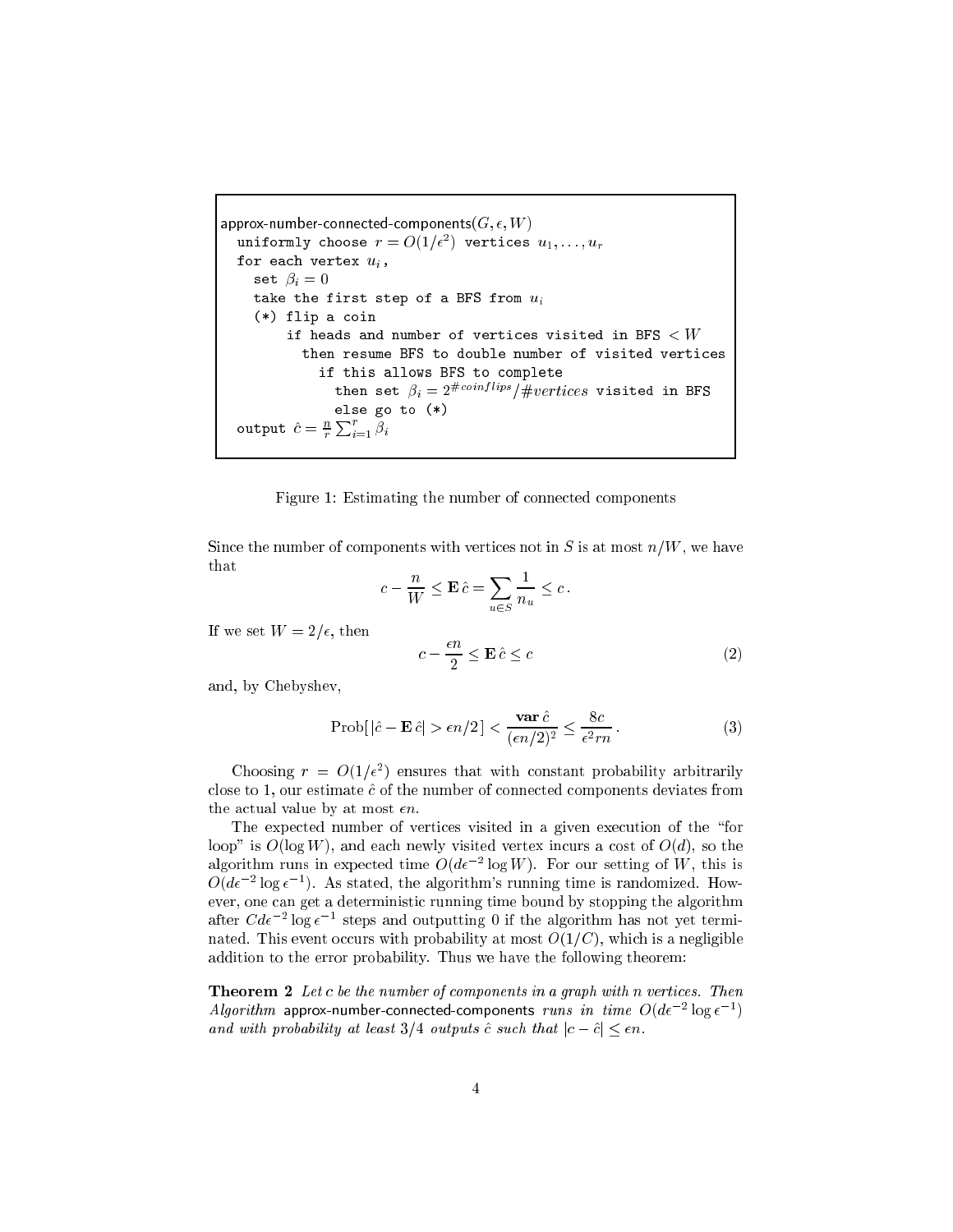We can improve the running time to  $O((\varepsilon+c/n)d\epsilon^{-2}\log \epsilon^{-1}),$  which is much better for small values of c. First, run the algorithm for  $r = O(1/\varepsilon)$ . By Chebyshev and (1, 2),

$$
\text{Prob}\Big[|\hat{c} - \mathbf{E}\,\hat{c}| > \frac{\mathbf{E}\,\hat{c} + \epsilon n}{2}\Big] < \frac{8nc}{r(c + \varepsilon n/2)^2} \le \frac{8n}{r(c + \epsilon n/2)},
$$

which is arbitrarily small for  $r\epsilon$  large enough. Next, we use this approximation  $\hat{c}$  to "improve" the value of r. We set  $r = A/\varepsilon + A\hat{c}/(\varepsilon^2 n)$  for some large enough constant  $A$  and we run the algorithm again, with the effect of producing a second estimate  $c$  . By  $(2, 3)$ ,

$$
\text{Prob}\big[ |c^* - \mathbf{E} \, c^*| > \epsilon n/2 \big] < \frac{8c}{\epsilon^2 r n} \leq \frac{16c}{A \varepsilon n + A \mathbf{E} \, \hat{c}} \leq \frac{16}{A}
$$

;

and so with overwhelming probability, our second estimate  $c_\parallel$  of the number of connected components deviates from c by at most  $\epsilon n$ . The running time of this new algorithm is  $O((\varepsilon + c/n)d\epsilon^{-2} \log \epsilon^{-1}).$ 

#### 3 Approximating the Weight of an MST 3

In this se
tion we present an algorithm for approximating the value of the MST in bounded weight graphs. We are given a connected graph  $G$  with maximum degree  $d$  and with each edge is assigned an integer weight between 1 and  $w$ . We assume that  $G$  is represented by adjacency lists or, for that matter, any representation that allows one to access all edges incident to a given vertex in  $O(d)$  time. We show how to approximate the weight of the minimum spanning tree of G with a relative error of at most  $\epsilon$ .

In Section 3.1 we give a new way to characterize the weight of the MST in terms of the number of connected components in subgraphs of  $G$ . In Section 3.2 we give the main algorithm and its analysis. Finally, Se
tion 3.3 addresses how to extend the algorithm to the case where  $G$  has nonintegral weights.

## 3.1 MST Weight and Conne
ted Components

We reduce the computation of the MST weight to counting connected components in various subgraphs of  $G$ . To motivate the new characterization, consider the special case when G has only edges of weight 1 or 2 (i.e.,  $w = 2$ ). Let  $G^{(1)}$ be the subgraph of G consisting precisely of the edges of weight 1, and let  $n_1$ be its number of connected components. Then, any MST in G must contain exactly  $n_1 - 1$  edges of weight 2, with all the others being of weight 1. Thus, the weight of the MST is exactly  $n-2+n_1$ . We easily generalize this derivation to any w.

For each  $0 \leq \ell \leq w$ , let  $G^{(\ell)}$  denote the subgraph of G consisting of all the edges of weight at most  $\ell$ . Define  $c^{(\ell)}$  to be the number of connected components in  $G^{(\ell)}$  (with  $c^{(0)}$  defined to be n). By our assumption on the weights,  $c^{(w)} = 1$ . Let  $M(G)$  be the weight of the minimum spanning tree of G. Using the above quantities, we give an alternate way of computing the value of  $M(G)$ :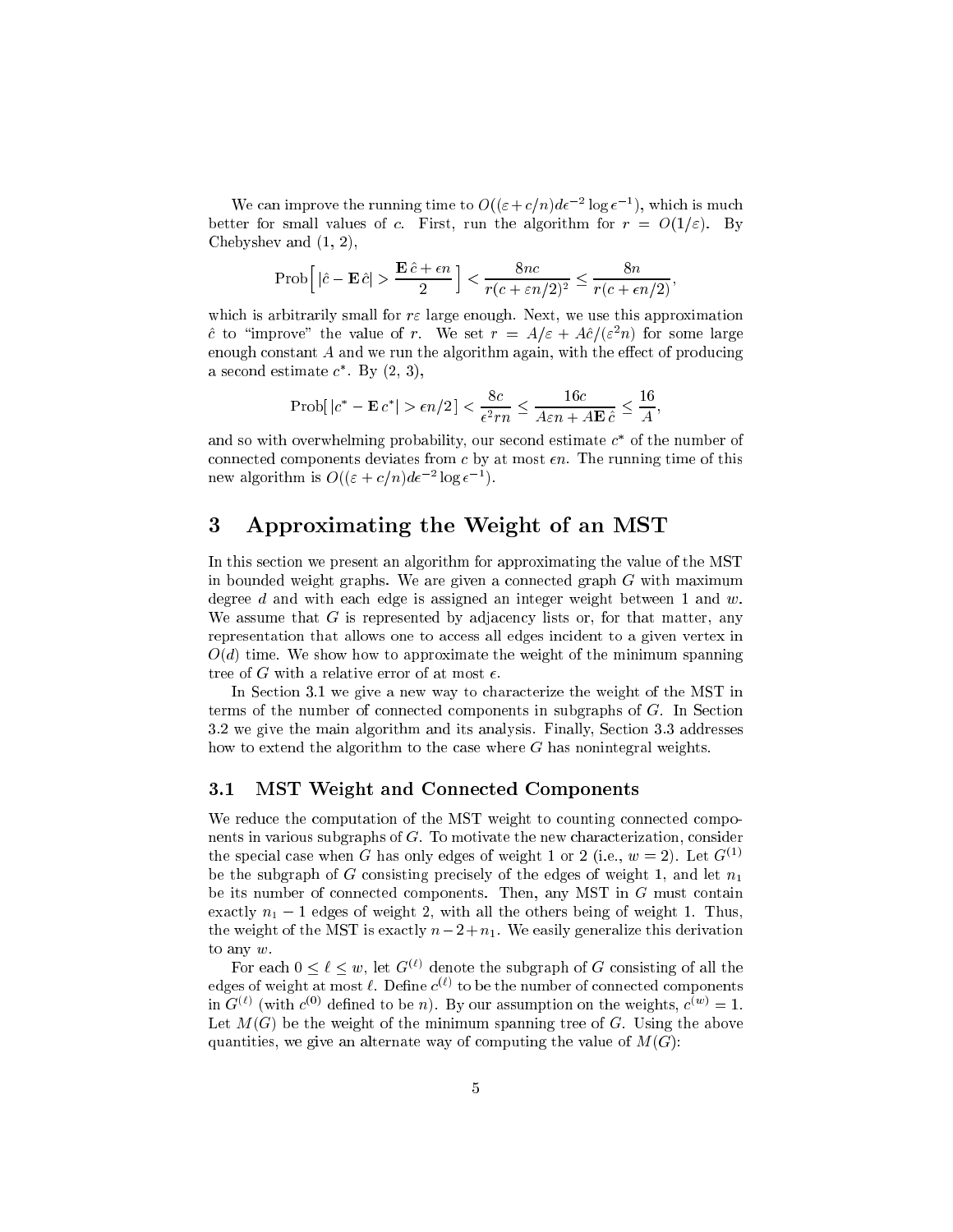```
approx-MST-weight(G, \epsilon)For i=1,\ldots,w-1\hat{c}^{(i)}= approx-number-connected-components(G^{(i)},\epsilon,2w/\epsilon)output \hat{v} = n - w + \sum_{i=1}^{w-1} \hat{c}^{(i)}
```
Figure 2: Approximating the weight of the MST

Claim 3 For integer  $w \geq 2$ ,

$$
M(G) = n - w + \sum_{i=1}^{w-1} c^{(i)}
$$

:

**Proof:** Let  $\alpha_i$  be the number of edges of weight i in an MST of G. (Note that  $\alpha_i$ is independent of which MST we choose [4].) Observe that for all  $0 \leq \ell \leq w-1$ ,  $\sum_{i\geq \ell} \alpha_i = c^{(\ell)} - 1$ , therefore

$$
M(G) = \sum_{i=1}^{w} i\alpha_i = \sum_{\ell=0}^{w-1} \sum_{i=\ell+1}^{w} \alpha_i = -w + \sum_{\ell=0}^{w-1} c^{(\ell)} = n - w + \sum_{i=1}^{w-1} c^{(i)}.
$$

 $\Box$ 

Thus, omputing the number of onne
ted omponents allows us to ompute the weight of the MST of G.

#### 3.2 The Main Algorithm

Our algorithm approximates the value of the MST by estimating ea
h of the  $c^{(\ell)}$ 's. The algorithm is given in Figure 2.

**Theorem 4** Let v be the weight of the MST of  $G$ . Algorithm approx-mst-weight runs in time  $O(dw\epsilon^{-2} \log w)$  and outputs a value  $\hat{v}$  that, with probability at least  $3/4$ , differs from v by at most  $\varepsilon v$ .

**Proof:** Let  $c = \sum_{i=1}^{w-1} c^{(i)}$ . Since we call approx-number-connected-components with parameter  $W = 2w/\epsilon$ , (1, 2) become

$$
c^{(i)} - \frac{\epsilon n}{2w} \le \mathbf{E} \,\hat{c}^{(i)} \le c^{(i)} \qquad \text{and} \qquad \mathbf{var} \,\hat{c}^{(i)} \le \frac{2nc^{(i)}}{r}.
$$

By summing over *i*, it follows that  $c - \epsilon n/2 \leq \mathbf{E} \hat{c} \leq c$  and  $\mathbf{var} \hat{c} \leq 2nc/r$ . Choosing  $r\epsilon^2$  large enough, by Chebyshev we have

$$
\text{Prob}\big[\left|\hat{c} - \mathbf{E}\,\hat{c}\right| > (n - w + c)\epsilon/3\big] < \frac{18nc}{r\epsilon^2(n - w + c)^2},
$$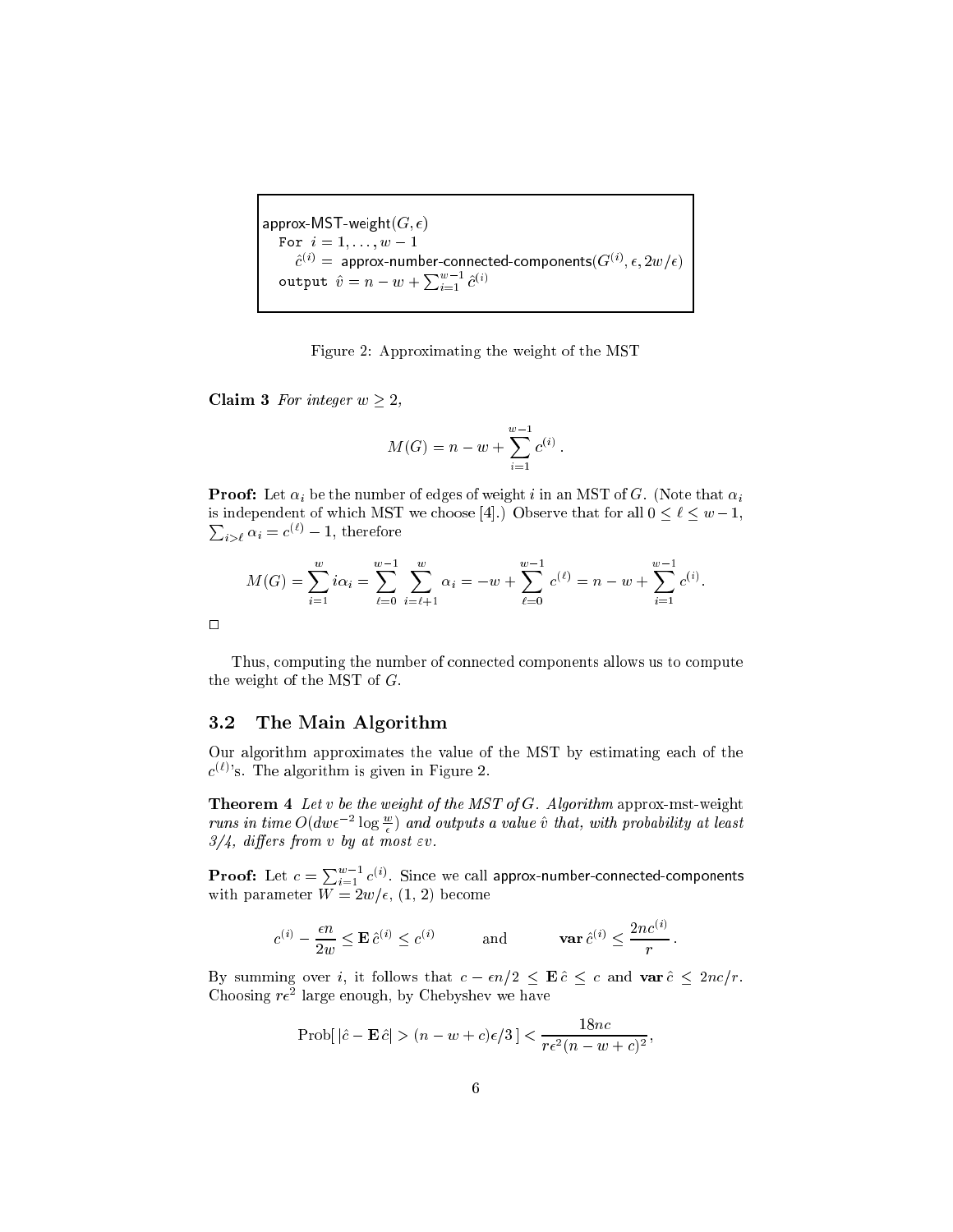which is arbitrarily small since we may assume that  $w/n$  is sufficiently small (else we might as well compute the MST explicitly, which can be done in  $O(dn)$ ) time  $[11]$ . It follows that, with high probability, the error on the estimate satisfies

$$
|v - \hat{v}| = |c - \hat{c}| \le \frac{\varepsilon n}{2} + \frac{\varepsilon (n - w + c)}{3} \le \varepsilon v.
$$

Since the expected running time of each call to approx-number-connected-components is  $O(dr \log w/\epsilon)$ , the total running time is  $O(dw\epsilon^{-2} \log \frac{w}{\epsilon})$ . As before, the running time come to matter accessive to algorithment of the algorithment of the algorithment after  $Cdw\epsilon^{-2}$  log  $\frac{w}{2}$  steps for some appropriately chosen constant  $C$ .  $\Box$ 

### 3.3 Nonintegral Weights

Suppose the weights of G are all in the range  $[1, w]$ , but are not necessarily integral. To extend the algorithm to this case, one can multiply all the weights by  $1/\epsilon$  and round each weight to the nearest integer. Then one can run the above algorithm with error parameter  $\epsilon/2$  and with a new range of weights  $[1, \lceil w/\epsilon \rceil]$  to get a value v. Finally, output  $\epsilon v$ . The relative error introduced by the rounding is at most  $\epsilon/2$  per edge in the MST, and hence  $\epsilon/2$  for the whole MST, which gives a total relative error of at most  $\varepsilon$ . The runtime of the above algorithm is  $O(dw\epsilon^{-3} \log w)$ .

# 4 Lower Bounds

"

We prove that our algorithms for estimating the MST weight and counting onne
ted omponents are essentially optimal.

Theorem 5 Any probabilistic algorithm for approximating, with relative error  $\varepsilon$ , the MST weight of a connected graph with max degree d and weights in  $\{1,\ldots,w\}$  requires  $\Omega(dwe^{-2})$  edge weight lookups on average. It is assumed that  $w>1$  and  $C\sqrt{w/n} < \varepsilon < 1/2$ , for some large enough constant C.

We can obviously assume that  $w > 1$ , otherwise the MST weight is always  $n-1$  and no work is required. The lower bound on  $\varepsilon$  is nonrestrictive since we can always compute the MST exactly in  $O(dn)$  time, which is  $O(dw\epsilon^{-2})$  for  $\varepsilon = O(\sqrt{w/n}).$ 

**Theorem 6** Given a graph with n vertices, any probabilistic algorithm for approximating the number of connected components with an additive error of  $\varepsilon n$ requires  $\Omega(d\epsilon^{-2})$  edge lookups on average. It is assumed that  $C/\sqrt{n} < \varepsilon < 1/2$ ,  $for some large enough constant  $C$ .$ 

Again, note that the lower bound on  $\varepsilon$  is nonrestrictive since we can always solve the problem exactly in  $O(dn)$  time.

Both proofs revolve around the difficulty of distinguishing between two nearby distributions. For any  $0 < q < 1/2$  and  $s = 0, 1$ , let  $\mathcal{D}_{a}^{s}$  denote the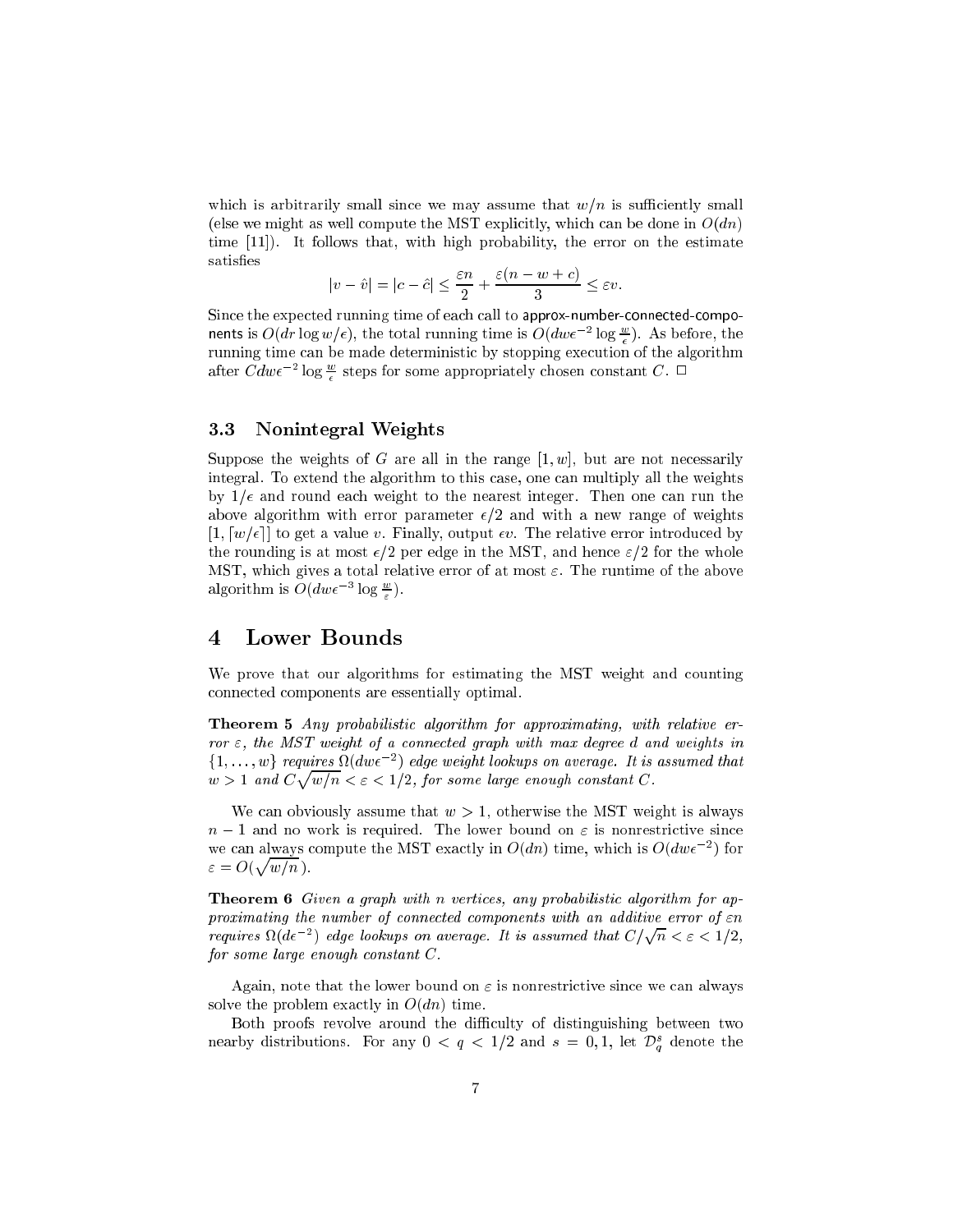distribution indu
ed by setting a 0/1 random variable to 1 with probability  $q_s = q(1 + (-1)^s \varepsilon)$ . We define a distribution  $\nu$  on n-bit strings as follows: (1) pick  $s = 1$  with probability  $1/2$  (and 0 else); (2) then draw a random string from  $\mathcal{D}_{g}^{s}$  (by choosing each  $b_i$  from  $\mathcal{D}_{g}^{s}$  independently). Consider a probabilistic algorithm that, given access to such a random bit string, outputs an estimate on the value of s. How well an it do?

Lemma 7 Any probabilistic algorithm that can guess the value of s with a probability of error below  $1/4$  requires  $\Omega(\varepsilon^{-2}/q)$  bit lookups on average.

**Proof:** By Yao's minimax principle, we may assume that the algorithm is deterministic and that the input is distributed according to  $D$ . It is intuitively obvious that any algorithm might as well scan  $b_1b_2 \cdots$  until it decides it has seen enough to produ
e an estimate of s. In other words, there is no need to be adaptive in the choice of bit indices to probe (but the running time itself can be adaptive). To see why is easy. An algorithm an be modeled as a binary tree with a bit index at each node and a  $0/1$  label at each edge. An adaptive algorithm may have an arbitrary set of bit indi
es at the nodes, although we can assume that the same index does not appear twice along any path. Each leaf is naturally associated with a probability, which is that of a random input from  $D$  following the path to that leaf. The performance of the algorithm is entirely determined by these probabilities and the orresponding estimates of s. Because of the independence of the random  $b_i$ 's, we can relabel the tree so that each path is a prefix of the same sequence of bit probes  $b_1b_2 \cdots$ . This oblivious algorithm has the same performan
e as the adaptive one.

We can go one step further and assume that the running time is the same for all inputs. Let  $t^*$  be the expected number of probes, and let  $0 < \alpha < 1$  be a small constant. With probability at most  $\alpha$ , a random input takes time  $\geq t \stackrel{\text{def}}{=} t^*/\alpha$ . Suppose that the prefix of bits examined by the algorithm is  $b_1 \cdots b_u$ . If  $u < t$ , simply go on probing  $b_{u+1} \cdots b_t$  without changing the outcome. If  $u > t$ , then stop at  $b_t$  and output  $s = 1$ . Thus, by adding  $\alpha$  to the probability of error, we can assume that the algorithm consists of looking up  $b_1 \cdots b_t$  regardless of the input string.

Let  $p_s(b_1 \cdots b_t)$  be the probability that a random t-bit string chosen from  $\mathcal{D}_{a}^{s}$  is equal to  $b_{1}\cdots b_{t}$ . The probability of error satisfies

$$
p_{\text{err}} \geq \frac{1}{2} \sum_{b_1 \cdots b_t} \min_s p_s(b_1 \cdots b_t).
$$

Obviously,  $p_s(b_1 \cdots b_t)$  depends only on the number of ones in the string, so if  $p_s(k)$  denotes the probability that  $b_1 + \cdots + b_t = k$ , then

$$
p_{\text{err}} \ge \frac{1}{2} \sum_{k=0}^{t} \min_{s} p_s(k). \tag{4}
$$

By the normal approximation of the binomial distribution,

$$
p_s(k) \to \frac{1}{\sqrt{2\pi t q_s (1-q_s)}} e^{-\frac{(k-tq_s)^2}{2tq_s(1-q_s)}},
$$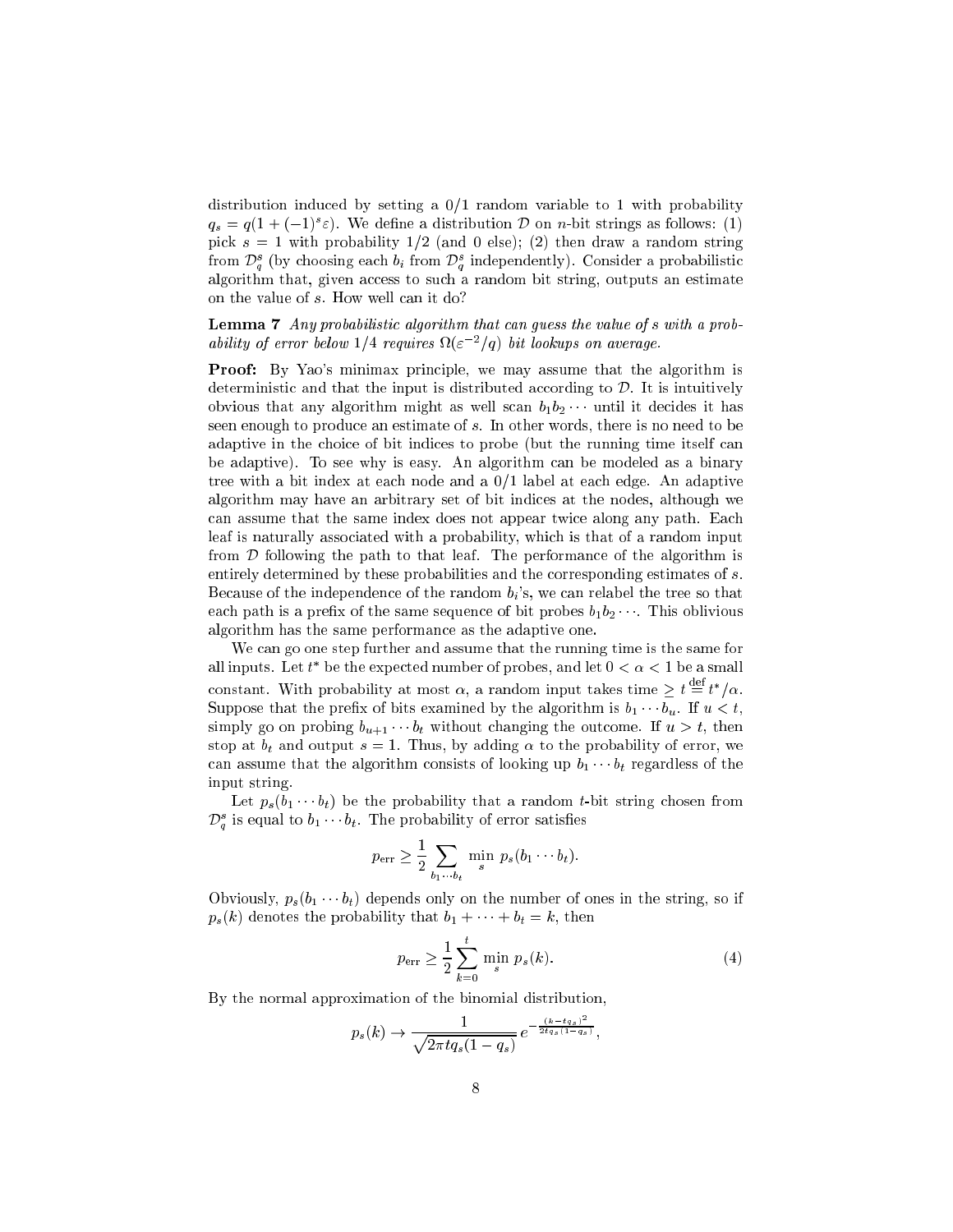as  $t \to \infty$ . This shows that  $p_s(k) = \Omega(1/\sqrt{qt})$  over an interval  $I_s$  of length  $\Omega(\sqrt{qt})$  centered at  $tq_s$ . If  $qt\varepsilon^2$  is smaller than a suitable constant  $\gamma_0$ , then  $|tq_0 - tq_1|$  is small enough that  $I_0 \cap I_1$  is itself an interval of length  $\Omega(\sqrt{qt})$ ; therefore  $p_{\text{err}} = \Omega(1)$ . This shows that if the algorithm runs in expected time  $\gamma_0 \varepsilon^{-2}/q$ , for some constant  $\gamma_0 > 0$  small enough, then it will fail with probability at least some absolute constant. By setting  $\alpha$  small enough, we can make that constant larger than  $2\alpha$ . This means that, prior to uniformizing the running time, the algorithm must still fail with probability  $\alpha$ .

Note that by choosing  $\gamma_0$  small enough, we can always assume that  $\alpha > 1/4$ . Indeed, suppose by contradiction that even for an extremely small  $\gamma_1$ , there is an algorithm that runs in time at most  $\gamma_1 \varepsilon^{-2}/q$  and fails with probability  $\leq 1/4$ . Then run the algorithm many times and take a majority vote. In this way we can bring the failure probability below  $\alpha$  for a suitable  $\gamma_1 = \gamma_1(\alpha, \gamma_0) < \gamma_0$ , and therefore rea
h a ontradi
tion. This means that an expe
ted time lower than  $\varepsilon^{-2}/q$  by a large enough constant factor causes a probability of error at least  $1/4. \Box$ 

**Proof** (Theorem 6): Consider the graph G consisting of a simple cycle of  $n$ vertices  $v_1, \ldots, v_n$ . Pick  $s \in \{0,1\}$  at random and take a random *n*-bit string  $b_1 \cdots b_n$  with bits drawn independently from  ${\mathcal D}_{1/2}^s$ . Next, remove from  $G$  any edge  $(v_i, v_{i+1 \mod n})$  if  $b_i = 0$ . Because  $\varepsilon > C/\sqrt{n}$ , the standard deviation of the number of components, which is  $\Theta(\sqrt{n})$ , is sufficiently smaller than  $\varepsilon n$  so that with overwhelming probability any two graphs derived from  $\nu_{1/2}$  and  $\nu_{1}$  $-1$ differ by more than  $\epsilon n/2$  in their numbers of connected components. That means that any probabilistic algorithm that estimates the number of connected components with an additive error of  $\epsilon n/2$  can be used to identify the correct s. By Lemma 7, this requires  $\Omega(\varepsilon^{-2})$  edge probes into G on average. Replacing  $\varepsilon$  by  $2\varepsilon$  proves Theorem 6 for graphs of degree  $d = 2$ . For arbitrary d, we may simply add  $d-2$  loops to each vertex. Each linked list thus consists of two "cycle" pointers and  $d-2$  "loop" ones. If we place the cycle pointers at random among the loop ones, then it takes  $\Omega(d)$  probes on average to hit a cycle pointer. If we single out the probes involving cycle pointers, it is not hard to argue that the probes involving cycle pointers are, alone, sufficient to solve the connected omponents problem on the graph deprived of its loops: one expe
ts at most  $O(T/d)$  such probes and therefore  $T = \Omega(d\varepsilon^{-2})$ .  $\Box$ 

**Proof** (Theorem 5): Again we begin with the case  $d = 2$ . The input graph G is a simple path of *n* vertices. Pick  $s \in \{0,1\}$  at random and take a random  $(n-1)$ -bit string  $b_1 \cdots b_{n-1}$  with bits drawn independently from  $\mathcal{D}_{a}^s$ , where  $q = 1/w$ . Assign weight w (resp. 1) to the *i*-th edge along the path if  $b_i = 1$ (resp. 0). The MST of G has weight  $n-1+(w-1)\sum b_i$ , and so its expectation is  $\Theta(n)$ . Also, note that the difference  $\Delta$  in expectations between drawing from  $D_a^{\circ}$  or  $D_a^{\circ}$  is  $\Theta(\varepsilon n)$ .

Because  $\varepsilon > C\sqrt{w/n}$ , the standard deviation of the MST weight, which is  $\Theta(\sqrt{nw})$ , is sufficiently smaller than  $\Delta$  that with overwhelming probability any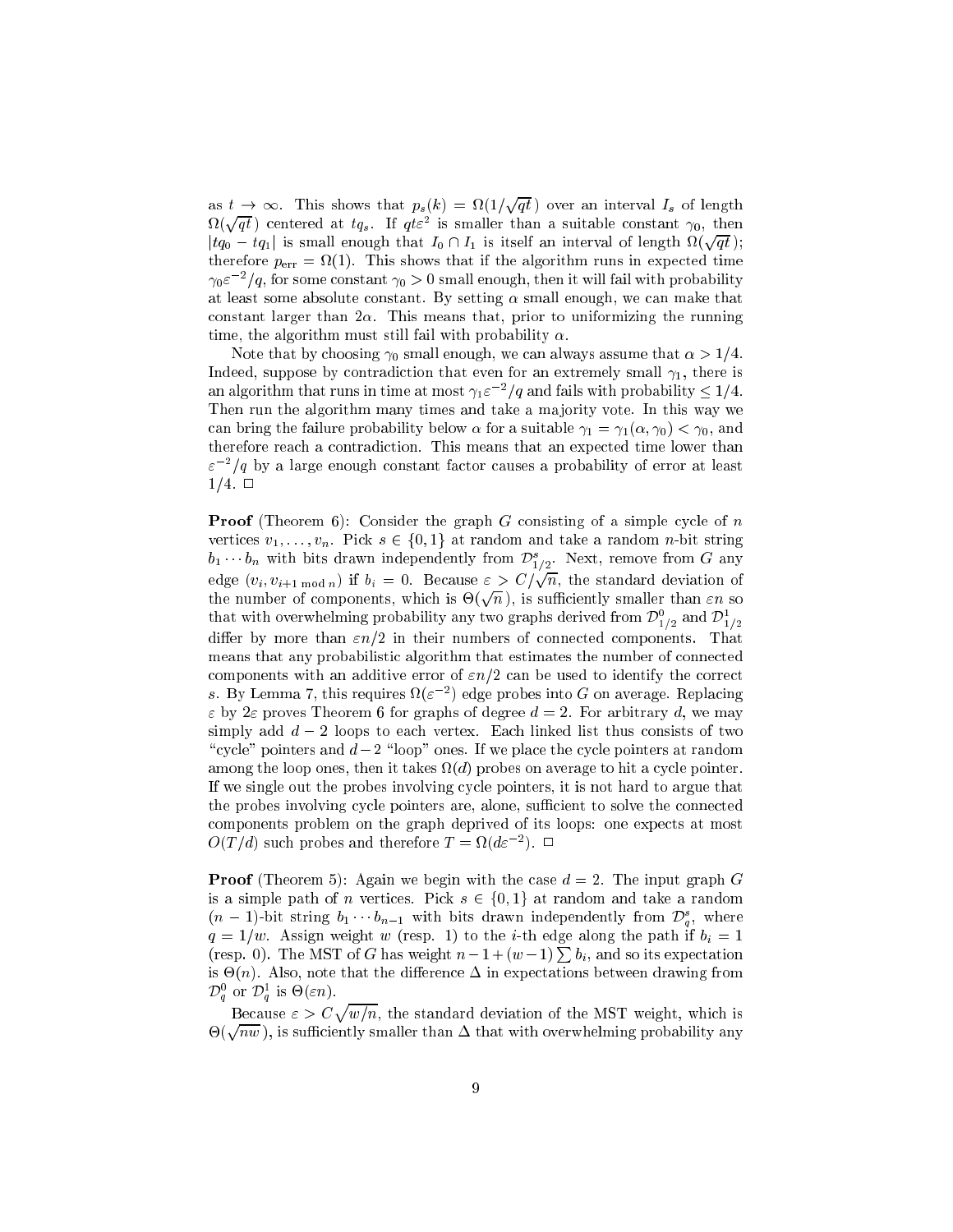two graphs derived from  ${\cal D}^0_a$  and  ${\cal D}^1_a$  differ by more than  $\Delta/2$  in MST weight. Therefore, any probabilistic algorithm that estimates the weight with a relative error of  $\varepsilon/D$ , for some large enough constant D, can be used to identify the correct s. By Lemma 7, this means that  $\Omega(w\varepsilon^{-2})$  probes into G are required on average.

For  $d > 2$ , simply join each vertex in the cycle to  $d - 2$  others (say, at distan
e > 2 to avoid introdu
ing multiple edges) and, as usual, randomize the ordering in each linked list. Assign weight  $w + 1$  to the new edges. (Allowing the maximum weight to be  $w + 1$  instead of w has no influence on the lower bound we are aiming for.) Clearly none of the new edges are used in the MST, so the problem is the same as before, except that we now have to find our way amidst  $d-2$  spurious edges, which takes the complexity to  $\Omega(dwe^{-2})$ .  $\Box$ 

# 5 Open Questions

It is natural to ask what an be done if the max degree restri
tion is lifted. We have made some progress on the case of graphs of bounded mean degree. Our algorithm for the case of nonintegral weights requires extra time. Is this necessary? Can the ideas in this paper be extended to finding maximum weighted independent sets in general matroids? There are now a small number of examples of approximation problems that an be solved in sublinear time; what other problems lend themselves to sublinear approximation s
hemes? More generally, it would be interesting to gain a more global understanding of what an and annot be approximated in sublinear time.

# Referen
es

- [1] Alon, N., Dar, S., Parnas, M., Ron, D., Testing of clustering, Proc. FOCS. 2000.
- [2] Chazelle, B., A minimum spanning tree algorithm with inverse-Ackermann  $type\ complexity, J. ACM, 47 (2000), 1028–1047.$
- [3] Chazelle, B., The Discrepancy Method: Randomness and Complexity, Cambridge University Press, 2000.
- [4] Eppstein, D., Representing all minimum spanning trees with applications to counting and generation, Tech. Rep. 95-50, ICS, UCI, 1995.
- [5] Fredman, M.L., Willard, D.E. Trans-dichotomous algorithms for minimum spanning trees and shortest paths, J. Comput. and System Sci., 48 (1993), 424-436.
- [6] Frieze, A., Kannan, R. *Quick approximation to matrices and applications*, Combinatori
a, 19 (1999).